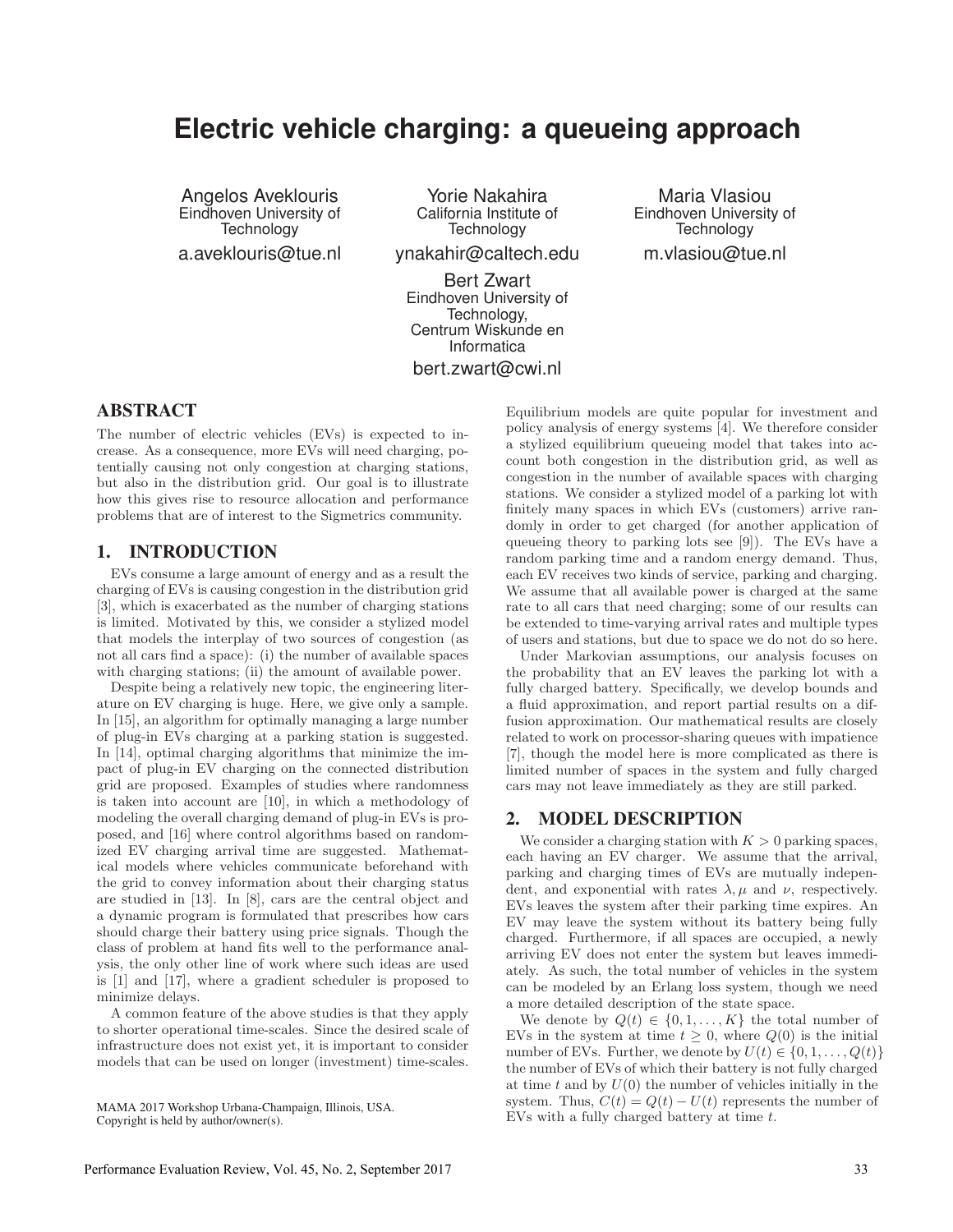The power consumed by the parking lot is limited and depends on the number of uncharged EVs at time  $t$ . We let it be given by  $f : \mathbb{R}_+ \to \mathbb{R}_+$ ,  $f(U(t)) := \min\{U(t), M\}.$ Here,  $0 < M \leq K$  denotes the maximum number of cars the parking lot can charge at full power.

### 3. MAIN RESULTS

We present bounds and approximations based on fluid and diffusion limits for the fraction of EVs that get fully charged. Proofs (and results for other performance measures) will be presented in an extended version of this paper.

#### 3.1 Bounds

Under our assumptions, the number of uncharged EVs and the total number of EVs in the system  $(U(t), Q(t))$ , is a two dimensional Markov process. The fraction of fully charged EVs in stationarity is given by the ratio:  $\frac{\mathbb{E}[C(\infty)]}{\mathbb{E}[Q(\infty)]}$ . In the special case  $K = M$ , we can compute explicitly the joint distribution, and in the case  $K = \infty$ , the distribution of the number of uncharged EVs is given by a variation of the Erlang A formula (see [18] for details on the Erlang A model). Note that, in our model customers / EVs can leave the system also during their service, unlike in the Erlang A queue. Based on these two special cases  $(K = M, K =$  $\infty$ ), the following proposition, which can be proved using Markov-rewards methods, presents an upper and a lower bound for the fraction of EVs that get fully charged.

PROPOSITION 3.1. Let  $C_M^K(\infty)$  and  $Q_M^K(\infty)$  be the number of fully charged EVs and the total number of EVs in stationarity for the system  $(K, M)$ . We have that

$$
\frac{\mathbb{E}[C_M^{\infty}(\infty)]}{\mathbb{E}[Q_M^{\infty}(\infty)]} \le \frac{\mathbb{E}[C_M^K(\infty)]}{\mathbb{E}[Q_M^K(\infty)]} \le \frac{\mathbb{E}[C_K^K(\infty)]}{\mathbb{E}[Q_M^K(\infty)]}.
$$
 (1)

#### 3.2 Fluid approximation

We develop a fluid approximation for finite  $K$ , following a similar approach as in [7]. The main differences are the finitely many servers in the system and that the state space consists of two regions:  $U(\infty) > M$  and  $U(\infty) \leq M$ .

Consider a family of models as defined earlier indexed by *n*. The fluid scaling (in steady state) is given by  $\frac{U_n(\infty)}{n}$ . To obtain a non-trivial fluid limit, we assume that the capacity of power in the  $n^{\text{th}}$  system is given by  $nM$ , the arrival rate by  $n\lambda$ , and the number of parking spaces by  $nK$ .

PROPOSITION 3.2. Let  $E_{\mu}$  and  $E_{\nu}$  be exponential random variables with rates  $\mu$  and  $\nu$ . We have that  $\frac{U_n(\infty)}{n} \to u^*$ , as  $n \to \infty$ . In addition,  $u^*$  is given by the unique positive solution of the following fixed-point equation:

$$
u^* = \min\{\lambda, \mu K\} \mathbb{E}[\min\{E_{\mu}, E_{\nu} \max\{1, \frac{u^*}{M}\}\}].
$$

Observe that if we define  $f(U(\cdot)) = 1$  (i.e., the processor sharing discipline) and replace K by  $n\lambda K$  (assuming for simplicity  $\mu = 1$ , we derive [7, Equation 4.1].

We directly use a modified form of our fluid approximation, which can be derived heuristically using Little's law and a version of the snapshot principle (essentially assuming an EV sees the system in stationarity throughout its sojourn). Let  $P_K$  be the blocking probability in a loss system with  $K$  servers. To obtain our approximation, we replace  $\min\{\lambda, \mu K\}$  by  $\lambda(1 - P_K)$ , leading to

$$
u^* = \lambda (1 - P_K) \mathbb{E}[\min\{E_{\mu}, E_{\nu} \max\{1, \frac{u^*}{M}\}\}].
$$
 (2)

Let  $P_s$  denote the probability that an EV leaves the parking lot with fully charged battery in the fluid model. It is given by  $P_s = \mathbb{P}(E_\mu > E_\nu \max\{1, u^*/M\})$ , where  $u^*$  is the unique solution of (2). Under our assumptions, the explicit expression for this probability can be found. That is,

$$
P_s = \begin{cases} \frac{\nu}{\mu + \nu}, & u^* \le M, \\ \frac{\nu M}{\lambda (1 - P_K)}, & u^* > M. \end{cases} \tag{3}
$$

#### 3.3 Diffusion Approximation

Let  $\beta$  and  $\kappa$  be real numbers. Consider the following asymptotic regime. Define  $M_n = \frac{\lambda_n}{\nu + \mu} + \beta \sqrt{n}$  and  $\lambda_n =$  $n(\nu + \mu)$ , i.e., the "square-root staffing rule" as in [5] and [6]. In addition, define  $K_n = \frac{\lambda_n}{\mu} + \kappa \sqrt{n}$ . The diffusion scaling is given by  $\hat{U}_n(t) := \frac{U_n(t) - \frac{\lambda_n}{\nu + \mu}}{\sqrt{n}}$  and  $\hat{Q}_n(t) := \frac{Q_n(t) - \frac{\lambda_n}{\mu}}{\sqrt{n}}$ .

THEOREM 3.3. If  $(\hat{U}_n(0), \hat{Q}_n(0)) \stackrel{d}{\rightarrow} (\hat{U}(0), \hat{Q}(0))$  then  $(\hat{U}_n(\cdot), \hat{Q}_n(\cdot)) \stackrel{d}{\rightarrow} (\hat{U}(\cdot), \hat{Q}(\cdot)),$  as  $n \rightarrow \infty$ . The diffusion limit satisfies the following 2-dimensional stochastic differential equation

$$
\begin{bmatrix} d\hat{U}(t) \\ d\hat{Q}(t) \end{bmatrix} = \begin{bmatrix} \sqrt{2(\nu + \mu)} & 0 \\ 0 & \sqrt{2(\nu + \mu)} \end{bmatrix} \begin{bmatrix} dW_{\hat{U}}(t) \\ dW_{\hat{Q}}(t) \end{bmatrix} + \begin{bmatrix} b_1(\hat{U}(t), \hat{Q}(t)) \\ b_2(\hat{U}(t), \hat{Q}(t)) \end{bmatrix} dt - \begin{bmatrix} dY(t) \\ dY(t) \end{bmatrix},
$$
\n(4)

where  $b_1(x, y) = -\nu(x \wedge \beta) - \mu x$  and  $b_2(x, y) = -\mu y$ . Further,  $W_{\hat{U}}(t)$  and  $W_{\hat{O}}(t)$  are driftless, univariate Brownian motions such that  $2(\nu + \mu)\mathbb{E}[W_{\hat{\Pi}}(t)W_{\hat{\Omega}}(t)] = (\nu + 2\mu)t$ . In addition,  $Y(\cdot)$  is the unique nondecreasing nonnegative process such that (4) holds and  $\int_0^\infty \mathbb{1}_{\{\hat{Q}(t)<\kappa\}} dY(t)=0.$ 

Note that  $\hat{Q}(t)$  satisfies the known Erlang B diffusion [11]. When  $\kappa = \infty$  the system (4) has an explicit invariant distribution. Take the vectors  $\mathbf{m}_{-} = (0, 0), \mathbf{m}_{+} = (-\frac{\nu \beta}{\mu}, 0)$ and the positive definite matrices  $\Sigma = \begin{bmatrix} 1 & \frac{2}{\nu+2\mu} \\ \frac{2}{\nu+2\mu} & \frac{\nu+\mu}{\mu} \end{bmatrix}$ | and 1

 $\Sigma_+ =$  $\begin{bmatrix} \frac{\nu+\mu}{\mu} & \frac{1}{\mu} \\ \frac{1}{\mu} & \frac{\nu+\mu}{\mu} \end{bmatrix}$ . Let  $f_$  and  $f_+$  be 2-dimensional nor-

mal pdfs with mean vectors *m*−, *m*<sup>+</sup> and covariance matrices  $\Sigma$ <sub>−</sub> and  $\Sigma$ <sub>+</sub>, respectively. In case  $K = \infty$ , we can show that the joint steady state pdf of the random vector  $(\hat{U}(\infty), \hat{Q}(\infty))$  can be written as

$$
\phi(x,y) = c_1 f_-(x,y) \mathbb{1}_{\{x \le \beta\}} + c_2 f_+(x,y) \mathbb{1}_{\{x > \beta\}},
$$

where  $c_1, c_2$  are given in [5, Equations 3.9–3.10].

### 3.4 Numerical evaluation and discussion

In Fig. 1–3 we depict the bounds in (1) and the fluid approximation in (3) for 3 cases: moderately, critically, and over-loaded. Further, we fix  $\nu = \mu = 1$ . The vertical axes give the probability that an EV leaves the parking lot with fully charged battery (success probability) and the horizontal axes give the ratio  $M/K$ . The lower and the upper bounds seem to be tight for  $M > 0.7K$ . Also, the lower bound is tight under light load, in the other cases the fluid approximation works well for  $K = 50$ .